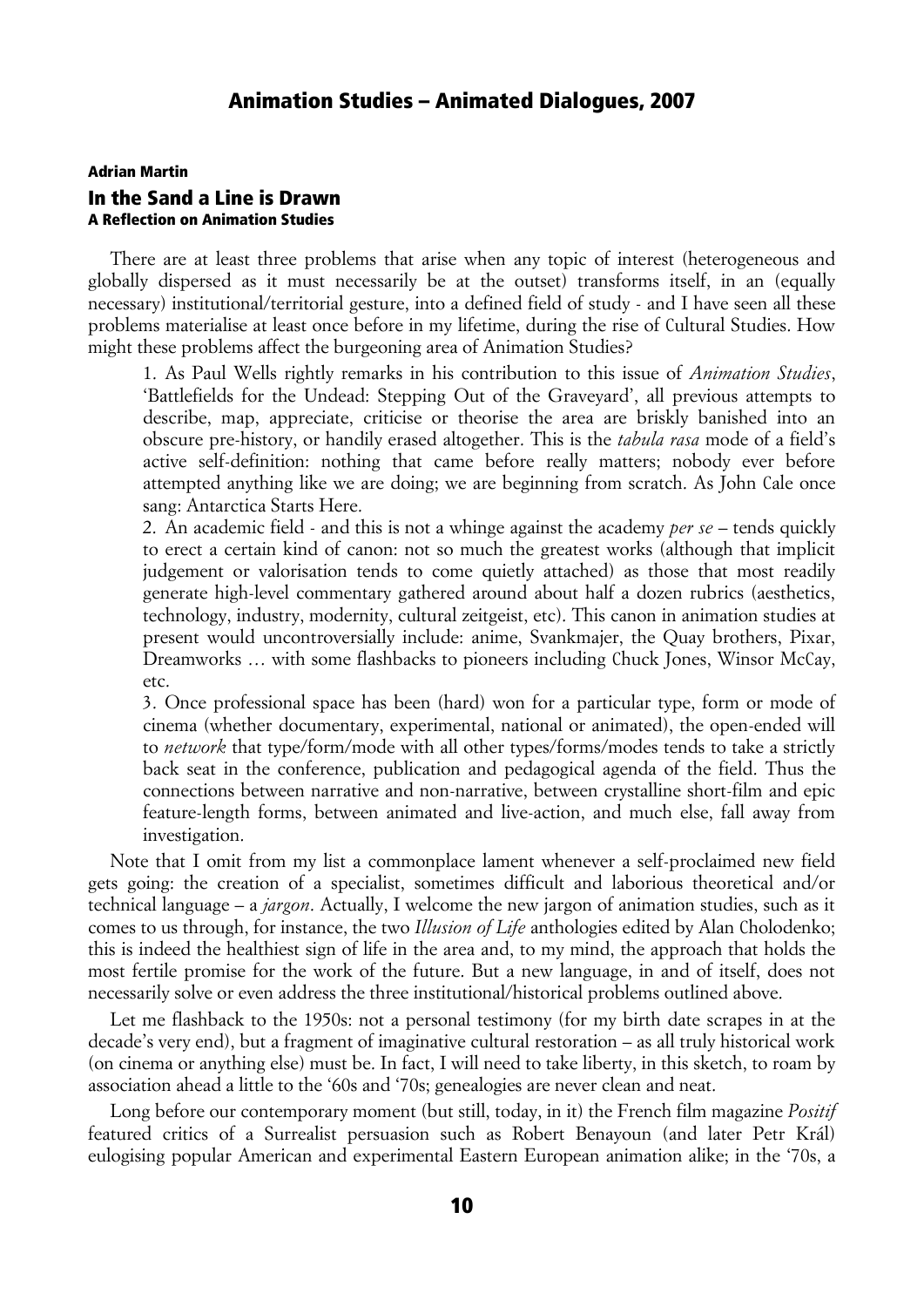### Animation Studies – Animated Dialogues, 2007

dazzling little dossier of this writing will appear, translated into English, in the American publication *Surrealism and its Popular Accomplices* (which I encountered – fatal thrill – at the age of 20). Chris Marker in *Letter from Siberia* (1957), like (a little later) Orson Welles in *The Trial* (1963), inserts an animated sequence into an otherwise live-action work – that's three and a half decades before Tarantino did it in *Kill Bill* (2003 & 2004). Another member of the loose Left Bank group of filmmakers in France, Alain Resnais, alludes frequently to cartoons and comics in his work, including the splendid short essay about the Bibliothèque nationale, *Toute la mémoire du monde* (1956). That film – like Walerian Borowczyk's haunting, uncanny animations (pre-Svankmajer, pre-Quays) – pops up everywhere in the very catholic/eclectic programs of voracious cine-clubs or film societies in the '50s – even in country towns and church halls (it is a lost network, and a fairly lost history as well, today). In the UK, from the early '50s, critic, theorist and art school teacher Raymond Durgnat never ceases drawing the lateral connections between all the forms of 'graphism' in cinema, whether drawn, staged, photographed, or somehow evoked or alluded to …

Does this (I could list much more) add up to the same kind of energetic combustion we see today in the newly-baptized animation studies field? Probably not; it was all too piecemeal and dispersed, and gained no significant institutional traction (even if it did result in some of the earliest and finest survey books in the field, such as Benayoun's 1961 *Le Dessin animé après Walt Disney*). But the point is not to pre-emptively assert that 'it's all been done before' (because it hasn't); rather, we need the imaginative and creative reach, as well as the intellectual and critical generosity, to mine these scattered but powerful moments of prior animation-appreciation, which occurred all over the world (I have mentioned only a few Anglo-European instances). Precisely with Walter Benjamin's powerful goal (as articulated in his famous essay 'On the Concept of History') in mind: to give back, to each of the significant but rapidly disappearing instants of the cultural past, its unrealised future. Or, as we might put it today in relation to animation study, the 'field' or 'discipline' they never enjoyed in their time.

Where is animation study going? The military-style talk of a unified intellectual-pedagogic field boldly going forth in one determined direction is usually grotesque (and we could tote up plenty of examples of this nervous territorial excess from the histories of both Cinema Studies and Cultural Studies). No topic or orientation should be off-limits. The problem – as the tendencies listed at the outset attempt to suggest – is in the narrowing of interests, the casual exclusions of bodies of work, the oppressive 'critical mass' of certain topics and references (aka 'academic fashion').

For example, I would like to see far more attention paid to the relation of animation (in all its techniques and forms) to avant-garde cinema – an extremely rich history, as well a rich span of present-day activities. Within the Australian context, I have nothing against the acclaim and attention paid to the meticulous character-based narratives of *Harvie Krumpet* (Adam Elliot, 2003), *The Mysterious Geographic Explorations of Jasper Morello* (Anthony Lucas, 2005) or *Happy Feet* (George Miller, Warren Coleman & Judy Morris, 2006). But I am personally more excited by the possibilities of studying the ongoing avant-garde experiments in animation by Marcus Bergner (*The Surface*, 2007), Van Sowerwine (*Clara*, 2004), Neil Taylor (*Roll Film*, 1994), Pia Borg (*Footnote*, 2003), Philip Brophy (the installation *Vox*, 2007), or Sally Golding & Joel Stern collaborating as Abject Leader for their expanded cinema performances – again, to name only a few.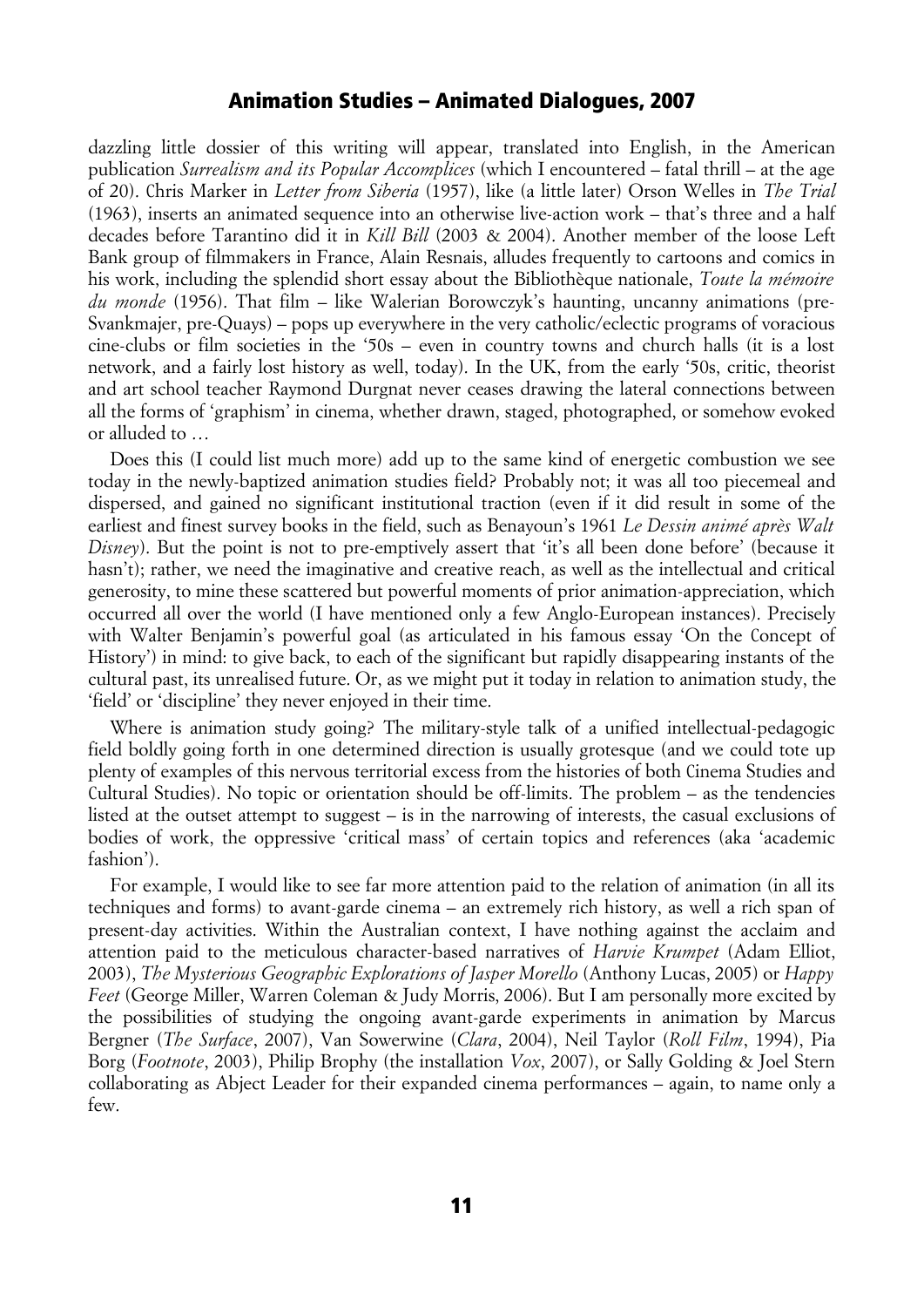## Animation Studies – Animated Dialogues, 2007

Is a theory of animation the veritable centrepiece of a theory of film itself? Certainly, the ideas of Brophy, Cholodenko and others concerning the 'animatic apparatus', or Thomas Elsaesser's notion that contemporary cinema in the digital age tends ever more (as Durgnat intuited) towards the surface manipulation of the graphic image on a computer screen, or most recently the stress on the constitutive artifice of the cinematic medium in Daniel Frampton's boldly argued *Filmosophy*, take us inevitably toward a primal cinematic unit: the frame or (as the French like to call it) the photogram. Film theory, in its conventional and classic forms (deriving from Bazin, Kracauer, Arnheim, etc) tends to begin at basic levels several removes from the individual celluloid frame, such as the photographic index, the theatrical scene, the performing body, and so on. But let us not forget that some of the most visionary narrative filmmakers, from Orson Welles to Tsui Hark, and not forgetting George Miller (channelling and updating Eisenstein's montage theories in his *Mad Max* films), have been compelled to work at the intricate level of single frames for their most explosive effects. Nor should we forget that one of the founding texts of semiotic film theory in the early 1970s, Thierry Kuntzel's 'Le Défilement', is very precisely a study of the erotically uncanny frame-to-frame transformations in a classic animated film, Peter Foldes' *Appetite of a Bird* (1964).

A theory of the frame as the most basic unit of cinema is able to reach – in the Benjaminian spirit of recovering the unrealised past – in many directions. Isidore Isou's extraordinarily prescient 1952 Lettrist manifesto, 'Aesthetics of Cinema', was already calling for a postphotographic understanding of the film medium, based (in the manner of the entire Lettrist system or approach) on the isolating and breaking-down (or 'chiselling') of frame-units. Since, in works like Isou's experimental classic *Treatise on Slime and Eternity* (1951), this involved drawing and scratching on the celluloid strip (before Brakhage – who was deeply impressed and influenced by Isou – and others made this a familiar aesthetic gesture), we are already knee-deep in both the theory and practice of the photogram. Most recently, in a powerful revisitation and reconsideration of the legacy of film semiotics, Kuntzel's close compatriot Raymond Bellour (in his 2008 Gauss Seminars in Criticism delivered at Princeton) refines his close analysis from the level of the shot to the unit of the frame – taking, as his supreme example of the second-bysecond 'mapping of emotion' in cinema, the animated credits sequence of flapping avian wings (against a bed of no less artificial synthesised noises) in Hitchcock's *The Birds* (1963). And, in the prodigious contemporary Austrian avant-garde, Peter Tscherkassky's masterpieces *Outer Space* (1999) and *Dream Work* (2001), produced by a meticulous 'light pencil' process trained on frames from Sidney J. Furie's horror film *The Entity* (1983), reveals the secret but powerful link between narrative cinema's regimes of 'body horror' and the medium's potential for total sensorial dissolution.

And thus the associative network spreads: from narration to abstraction, from features to shorts, from the frame-unit to the whole filmic form, across the most distant genres and joining the least likely auteurs … There is nowhere in this sand to draw a clear or solid institutional/territorial line – unless it's the sand painting which (in an allegory of cinema and its perpetual movement-images) gets unfussily blown apart and away in the final frames of Bertolucci's *Little Buddha* (1993). Animation studies has to – appropriately enough – situate itself in the flux of that movement, the perpetual transformation of ideas and sensations. It will be – as it has always been – a merry dance. ^